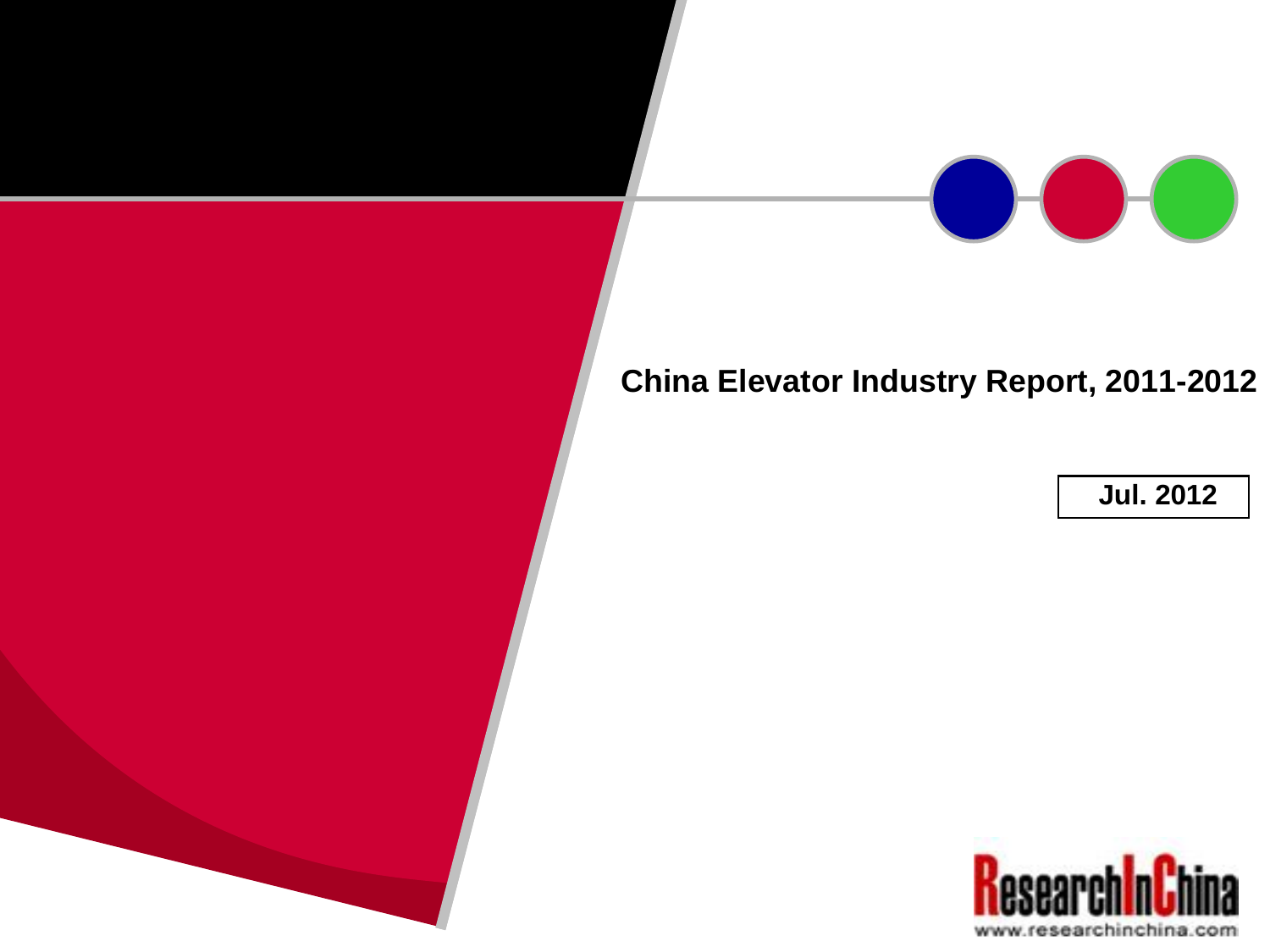## **esearch nich**

The Vertical Portal for China Business Intelligence

#### **STUDY GOAL AND OBJECTIVES**

This report provides the industry executives with strategically significant competitor information, analysis, insight and projection on the competitive pattern and key companies in the industry, crucial to the development and implementation of effective business, marketing and R&D programs.

#### **REPORT OBJECTIVES**

- To establish a comprehensive, factual, annually updated and costeffective information base on market size, competition patterns, market segments, goals and strategies of the leading players in the market, reviews and forecasts.
- To assist potential market entrants in evaluating prospective acquisition and joint venture candidates.
- To complement the organizations' internal competitor information gathering efforts with strategic analysis, data interpretation and insight.
- To suggest for concerned investors in line with the current development of this industry as well as the development tendency.
- To help company to succeed in a competitive market, and

#### **METHODOLOGY**

Both primary and secondary research methodologies were used in preparing this study. Initially, a comprehensive and exhaustive search of the literature on this industry was conducted. These sources included related books and journals, trade literature, marketing literature, other product/promotional literature, annual reports, security analyst reports, and other publications. Subsequently, telephone interviews or email correspondence was conducted with marketing executives etc. Other sources included related magazines, academics, and consulting companies.

#### **INFORMATION SOURCES**

The primary information sources include National Bureau of Statistics of China, China Customs and China Elevator Association etc.

Copyright 2012 ResearchInChina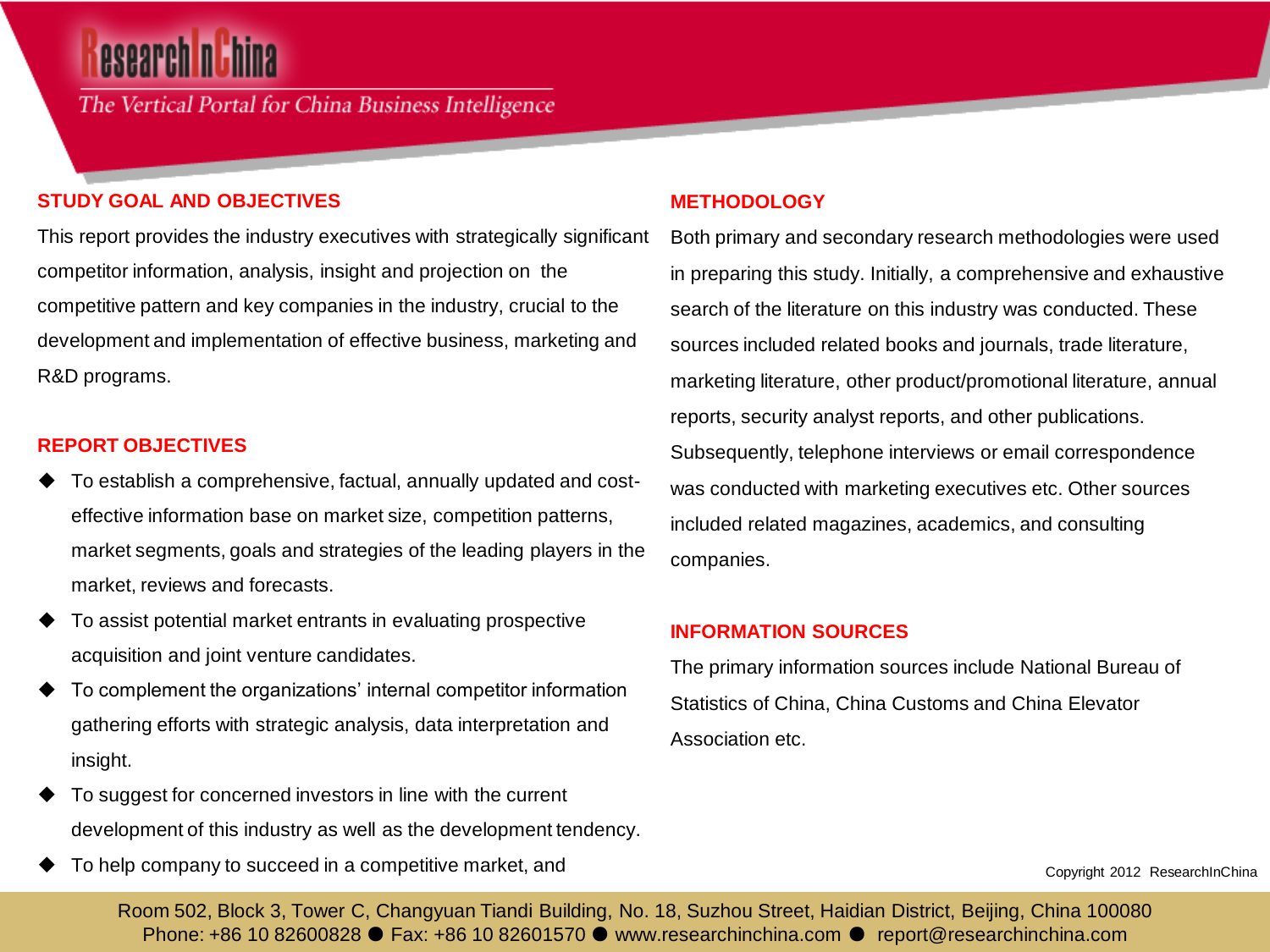## esearch n E

The Vertical Portal for China Business Intelligence

### **Abstract**

China's elevator industry is still in a period of fast development. In 2011, the demand from the downstream indemnificatory housing construction offset adverse effects of the real estate downturn, thus China's elevator production continued to lead the world by climbing 23% YoY to 450,000 units.

At present, China's per capita ownership of elevator in service is 14.8 units / 10,000 persons, which is about 60% of the world's average 23.88 units / 10,000 persons, far from saturated.

As the elevator ownership continues to expand, repair & maintenance, transformation and other service-oriented markets will see rapid growth, and the installation and maintenance revenue will turn into an important source of revenue for Chinese elevator manufacturers in future. Currently, the installation and maintenance revenue percentage of Chinese elevator manufacturers is generally not high, e.g., domestic enterprises basically maintain a maintenance revenue percentage of 3- 13%, while in developed countries, the maintenance revenue percentage generally exceeds 50%.

Among leading domestic enterprises, Shenyang Brilliant Elevator Co., Ltd. has the highest maintenance revenue percentage, which was up to 12.6% in 2011.

#### **Maintenance Revenue Percentage of Elevator Companies in**



**the World and China, 2010-2011**

Source: ResearchInChina < China Elevator Industry Report, 2011-2012>

Copyright 2012ResearchInChina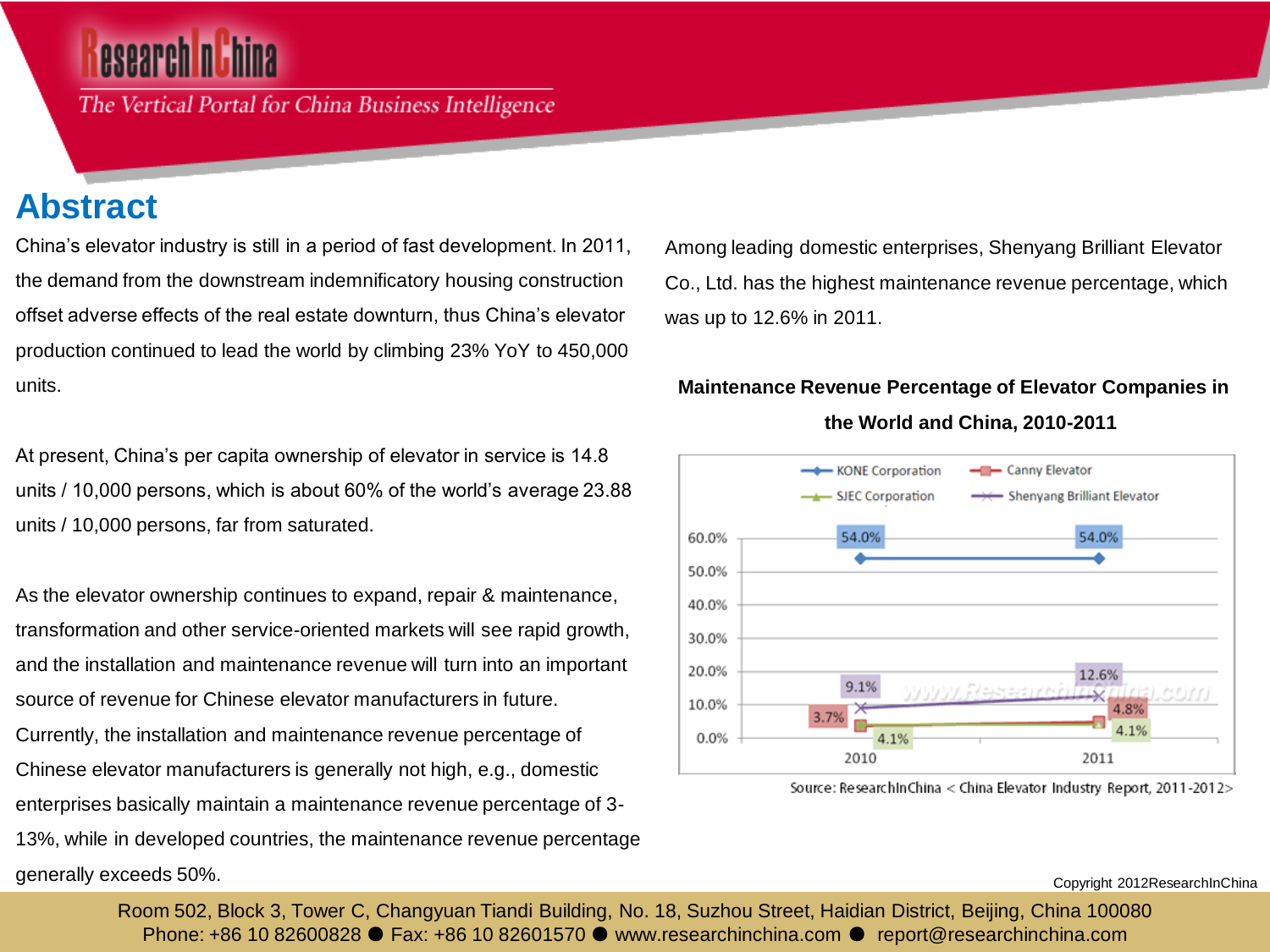## esearch n

The Vertical Portal for China Business Intelligence

Confronted with the increasingly fierce market competition, via public financing to enhance competitiveness, narrow the gap with foreign capital and expand market share as much as possible has become an inevitable choice for the development of Chinese elevator enterprises.

In 2010-2012, Chinese elevator enterprises ushered in a listing boom. Following the successful listing of Canny Elevator on March 12, 2010, SJEC Corporation entered the Shanghai Stock Exchange with flying colors on January 16, 2012, so will Shenyang Brilliant Elevator and Suzhou Dongnan Elevator, and other private companies also have plans for listing.

Meanwhile, major foreign elevator manufacturers are accelerating the pace of expansion in the Chinese market.

On December 1, 2011, KONE Corporation announced to invest RMB950 million to increase a 40% stake in GiantKONE, thus becoming the largest shareholder by holding 80% of shares.

In April 2011, Schindler acquired a 46% stake in Xuchang XJ Elevator Co., Ltd., formally making the latter its joint venture and further increasing its share in China's second- and third-tier elevator market.

Copyright 2012ResearchInChina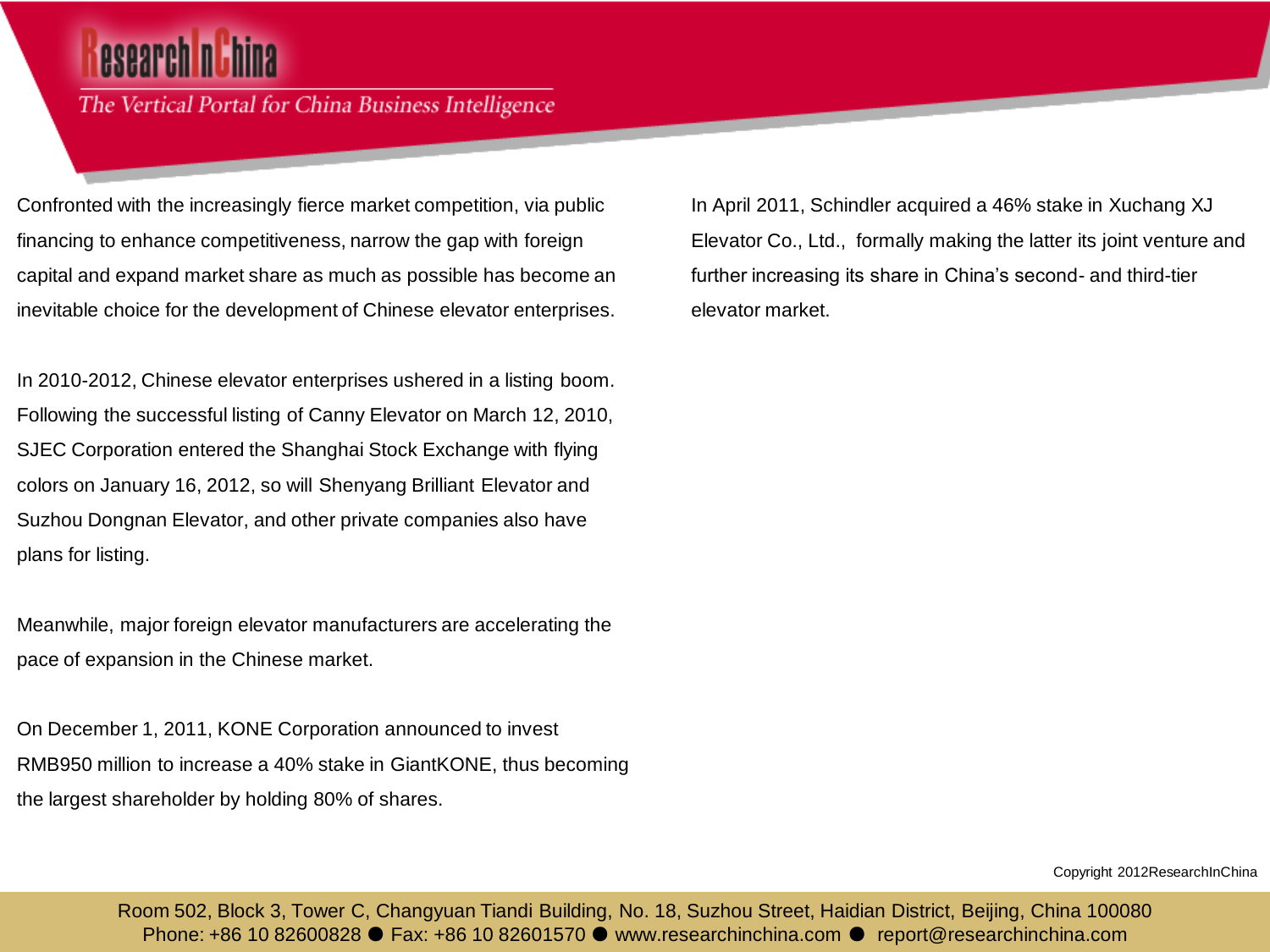### The Vertical Portal for China Business Intelligence

### **1. Overview of Elevator Industry**

- 1.1 Overview
- 1.2 Industrial Attributes and Profitability
- 1.3 Laws, Regulations and Policies

#### **2. Competitive Landscape**

- 2.1 Development of Foreign Brands in China
- 2.2 Market Competition
- 2.2.1 Competition between Foreign and Domestic Brands
- 2.2.2 Competition among Foreign Brands
- 2.2.3 Competition among Domestic Brands
- 2.3 Product Competition

### **3. Supply**

3.1 Supply Structure 3.2 Output of New Elevators 3.3 Service Market

### **4. Demand**

- 4.1 Demand Structure 4.1.1 Downstream Demand Structure 4.1.2 Regional Demand Structure 4.2 Sales Volume 4.3 Influencing Factors 4.3.1 Real Estate Industry
- 4.3.2 Urban Infrastructure Construction

4.3.3 Transformation and Renovation of Old Elevators 4.3.4 Rail Transit System Construction 4.3.5 Government Procurement 6.4.1 Profile 6.4.2 Operation 6.4.3 Acquisition and Cooperation 6.4.4 "Green" Elevator

#### **5. Import and Export**

5.1 Import and Export Volume 5.2 Import and Export Price

### **6. Key Enterprises Worldwide**

- 6.1 Otis
- 6.1.1 Profile
- 6.1.2 Operation
- 6.1.3 Development in China
- 6.1.4 Orders in China
- 6.1.5 Xizi Otis
- 6.2 Hitachi
- 6.2.1 Profile
- 6.2.2 Elevator Business in China
- 6.2.3 Elevator Orders in China
- 6.3 KONE
- 6.3.1 Profile
- 6.3.2 Operation
- 6.3.3 Revenue Structure
- 6.3.4 Development in China
	- 6.3.5 Orders in China
- 6.3.6 GiantKONE
- 6.4 Schindler

6.4.5 Schindler China 6.4.6 Orders in China 6.4.7 XJ Schindler 6.5 ThyssenKrupp 6.5.3 Elevator Business 6.5.4 Development in China 6.5.5 Elevator Orders in China 6.6 Toshiba 6.7 Fujitec

#### **7. Key Enterprises in China**

- 7.1 Shanghai Mitsubishi Elevator Co., Ltd.
- 7.2 Guangzhou Guangri Stock Co., Ltd.
- 7.3 Canny Elevator Co., Ltd.
- 7.4 SJEC Corporation
- 7.5 Shenyang Brilliant Elevator Co., Ltd.
- 7.6 Suzhou Dongnan Elevator (Group) Co., Ltd.
- 7.7 Shenlong Elevator Co., Ltd.
- 7.8 Hangzhou Xinma Elevator Co., Ltd.

## *Table of contents*

#### **8. Development Trends**

- 8.1 Market Trends
- 8.1.1 Elevator Sales Volume Growth Slows Down
- 8.1.2 Government Procurement Market Continues to Heat Up
- 8.1.3 Industry Consolidation Will Accelerate
- 8.1.4 Indemnificatory Housing Market Competition **Intensifies**
- 8.1.5 Service Market Has Broad Prospects
- 8.2 Product Trends
- 8.2.1 Green Energy-saving Elevator Demand Becomes Brisk
- 8.2.2 Super High-speed Elevator Continues to be Research **Direction**
- 8.3 Technology Trends

.

- 8.3.1 Intelligent Group Control Technology Leads industry Development
- 8.3.2 Elevators Regulated by the Internet of Things is Gradually Promoted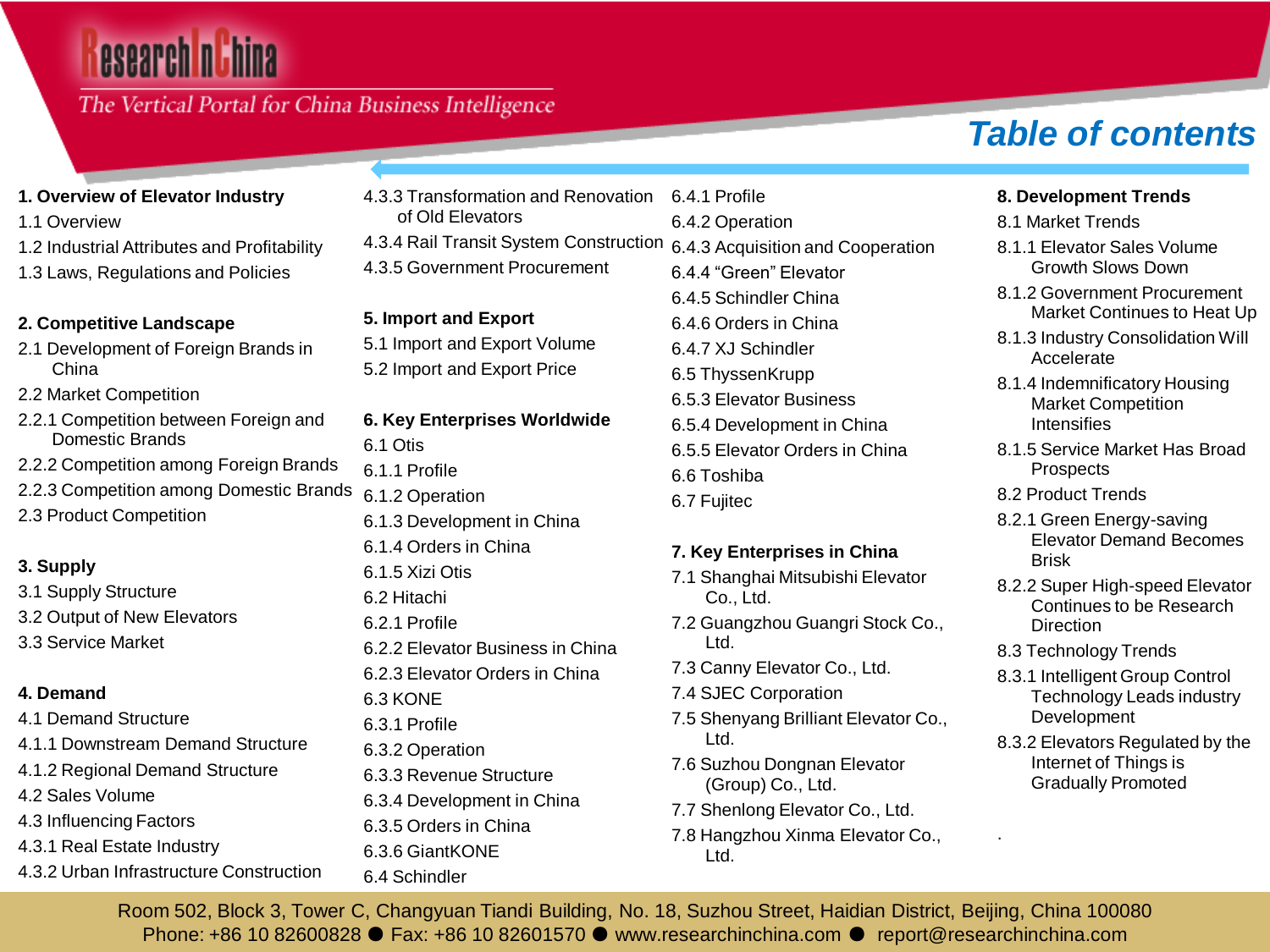The Vertical Portal for China Business Intelligence

### *Selected Charts*

- Maintenance Revenue Percentage of Elevator Companies in the World and China, 2010-2011
- Elevator Product Classification
- Elevator Gross Margin of Local Chinese Companies, 2008- H1 2011
- Laws and Regulations of Elevator Industry in China, 2000-2011
- Policies of China Elevator Industry, 2006-2011
- Layout of Eight Foreign Elevator Brands in China
- Market Share of Foreign and Domestic Brands in Chinese Elevator Market, 2011
- Competitive Landscape of China Elevator Market, 2011
- Market Share of Foreign Brands in China, 2011
- Market Share of Domestic Brands in China, 2011
- Elevator Product Structure
- Market Share of Middle and Low Speed Elevator in China, 2005-2012E
- Elevator Output and YOY in China, 1983-2011
- New Elevator Capacity Projects in China, 2011-2012
- Revenue Structure of Global Elevator Market
- Service Revenue Percentage of Companies in the World and China, 2010-2011
- Number of Elevators in Service in China, 2000-2011
- **Elevator Application Structure**
- Regional Features of Chinese Elevator Market
- Consumption Structure in Chinese Elevator Market by Region, 2010
- Elevator Sales Volume in China, 2004-2011
- Per Capita Ownership of Elevator Worldwide
- Real Estate Investment and YOY in China, 1997-2011
- Indemnificatory Housing Construction Plan in China, 2008-2011
- Indemnificatory Plan in China, 2008-2012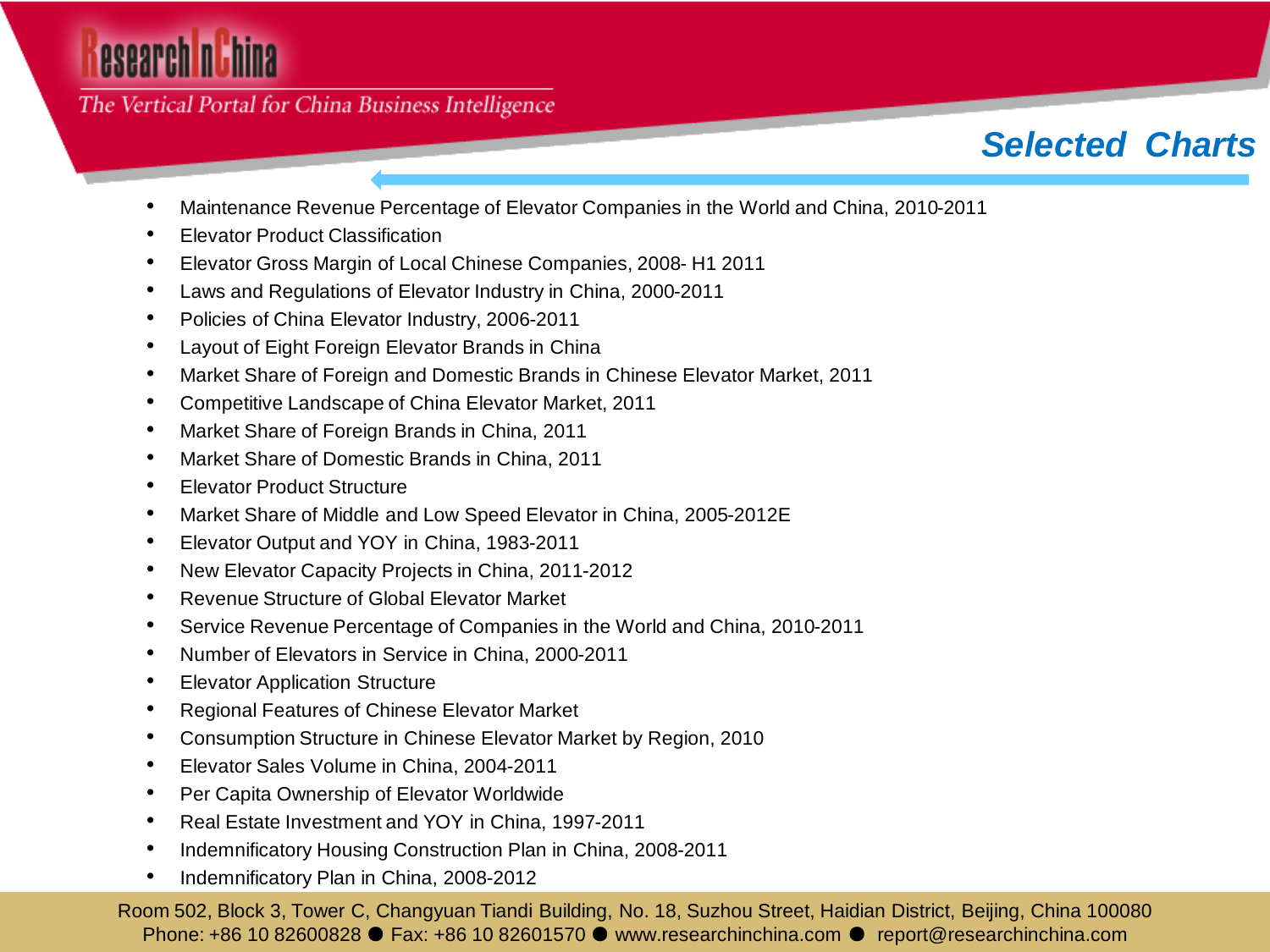The Vertical Portal for China Business Intelligence

### *Selected Charts*

- Indemnificatory Housing Construction Plan by Type in China, 2011
- Urbanization Rates Worldwide (by Country/Region)
- Urbanization Rate and YOY in China, 1990-2011
- Elevator Renovation and Transformation Demand in China, 2010-2024
- Urban Rail Transit Planning in China by City
- Chinese Government Elevator Procurement and Bid Awarded, 2010-2011
- Bid Awarded of Chinese Government Elevator Procurement, Jan.-Dec. 2011
- Government Procurement for Elevator (by Region) in China, 2011
- Projects Awarded of Chinese Government Elevator Procurement, 2011
- Import and Export Volume of Elevator & Escalator in China, 1999-2012
- Import and Export Value of Elevator & Escalator in China, 2007-2011H1
- Average Import/Export Price of Elevator & Escalator in China, 2004-2010
- Elevator Development History of Otis
- Global Business Distribution of Otis
- Main Business Indicators of Otis, 2011
- Revenue Structure of Otis, 2011
- Expansion Process of Otis in China
- Main Elevator Orders of Otis in China, 2009-2012
- Marketing Network of Xizi Otis
- Main Orders of Xizi Otis, 2011-2012
- Main Business Indicators of Xizi Otis, 2008-2009
- Revenue of Hitachi, FY 2012
- Employees of Hitachi, FY 2012
- Main Elevator Production Bases of Hitachi China
- Main Elevator Orders of Hitachi in China, 2011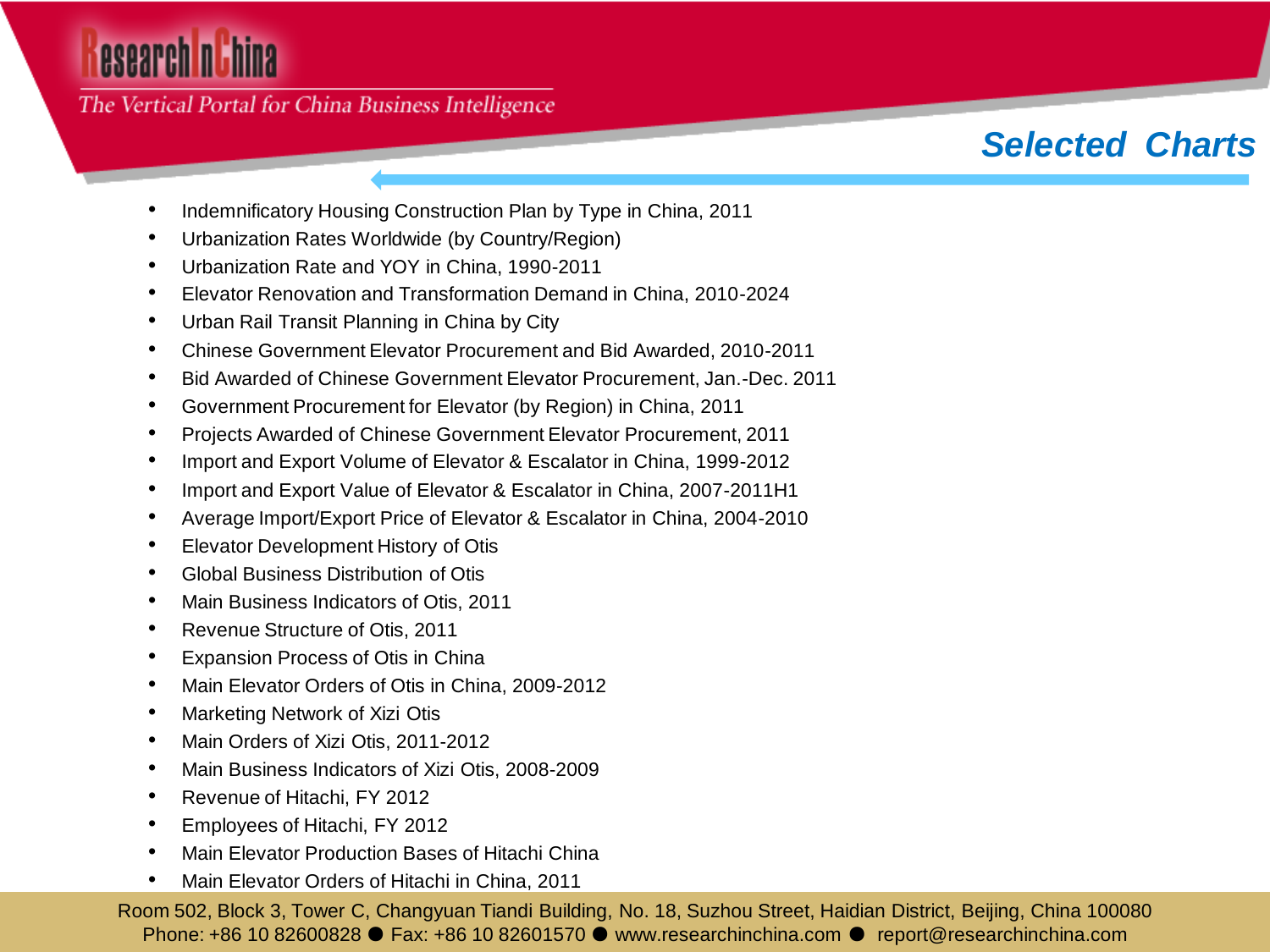### The Vertical Portal for China Business Intelligence

### *Selected Charts*

- Main Business Indicators of KONE, 2011-2012
- Orders Intake of KONE, 2005-2012
- Sales of KONE, 2005-2012
- Sales Structure of KONE (by Region), 2005-2011
- Sales Structure of KONE, Q1 2012
- Development History of KONE in China
- Main Orders of KONE in China, 2009-2011
- Main Business Indicators of GiantKONE, 2011
- Main Business Indicators of Schindler, 2007-2011
- Main Business Indicators e of Schindler, Q1 2012
- Headcount of Schindler (by Sector), 2011
- Invoiced Sales of Schindler (by Region), 2011
- Acquisition and Cooperation Projects of Schindler, 2011
- Business Indicators of Schindler in Asia and Middle East, 2011
- Elevator Orders of Schindler in China, 2011
- Main Business Indicators of XJ Schindler, 2010-2011
- Main Business Indicators of Thyssen Krupp, 2011-2012
- Business Indicators of Thyssen Krupp (by Business), 2011-2012
- Main Business Indicators of Elevator Business of Thyssen Krupp, 2011-2012
- Business Distribution of Thyssen Krupp in China
- Development History of ThyssenKrupp Elevator (China)
- Main Elevator Orders of Thyssen Krupp in China, 2011-2012
- Main Business Indicators of Toshiba, FY 2010- FY 2011
- Profitability of Toshiba (by Product), FY 2011
- Elevator Business Distribution of Toshiba in China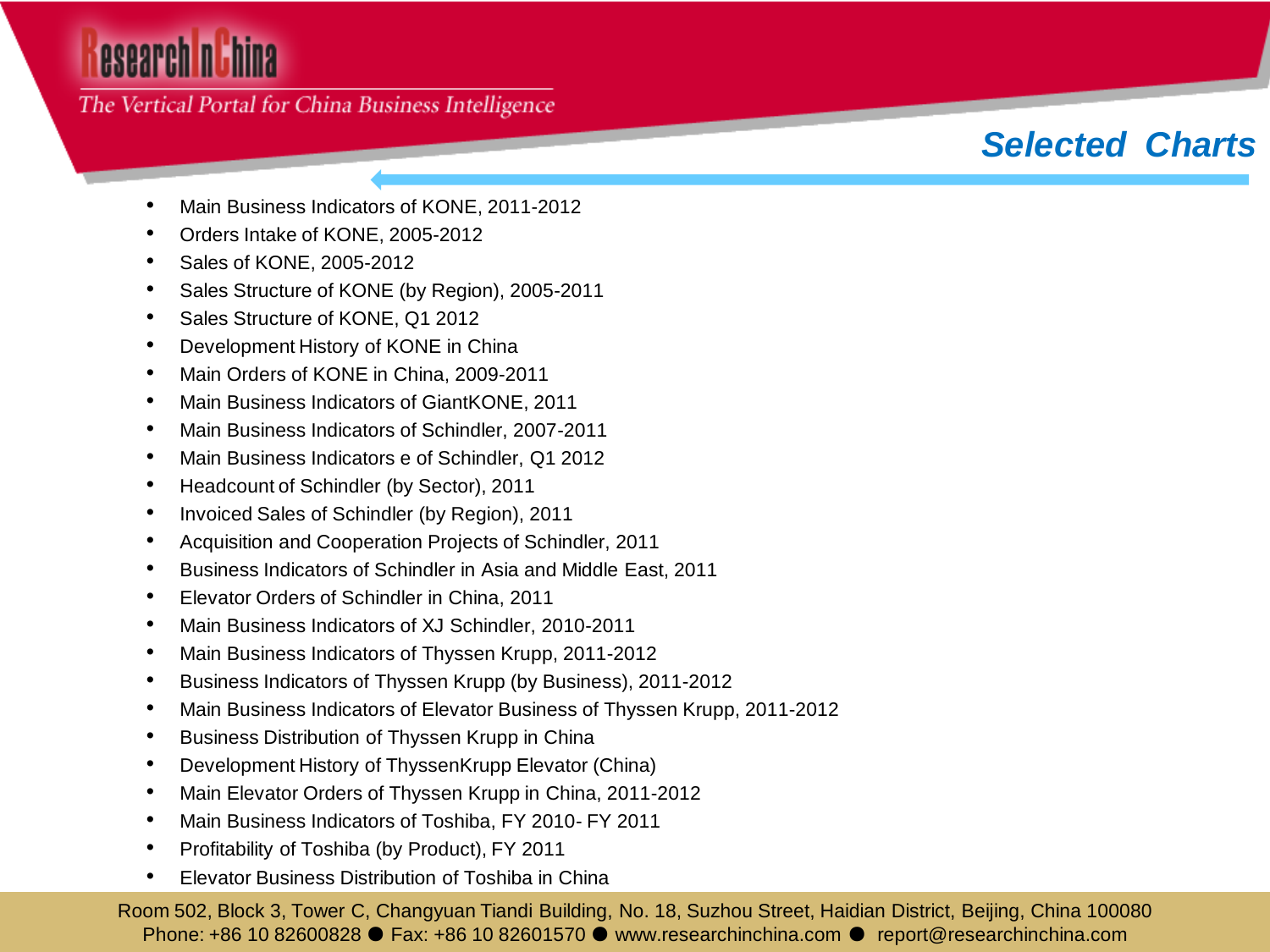### The Vertical Portal for China Business Intelligence

### *Selected Charts*

- Global Business Distribution of Fujitec
- Main Business Indicators of Fujitec, FY 2007- FY 2011
- Production Bases of Fujitec Elevator (China)
- Sales of Fujitec East Asia, FY2007- FY2011
- Output and Sales Volume of Shanghai Mitsubishi Elevator, 2008-2011
- Revenue and Net Income of Shanghai Mitsubishi Elevator, 2009-2011
- Indemnificatory Housing Cooperation Project of Shanghai Mitsubishi Elevator, 2009-2011
- Main Elevator Orders of Shanghai Mitsubishi Elevator, 2011-2012
- Sales and Gross Margin of Guangzhou Guangri Stock, 2008-2010
- Sales of Guangzhou Guangri Stock by Product, 2008-2010
- Sales of Guangzhou Guangri Stock by Region, 2010
- R & D Expenditures of Guangzhou Guangri Stock
- Subsidiaries Controlled/held by Guangzhou Guangri Stock, 2010
- Investment Income of Guangzhou Guangri Stock from Hitachi Elevator, 2006-2010
- Industrial Chain Layout of Guangzhou Guangri Stock
- Revenue and Net Income of Canny Elevator, 2009-2012
- Revenue Percentage of Canny Elevator (by Product), 2010-2011
- Revenue Percentage of Canny Elevator (by Region), 2010-2011
- Gross Margin of Canny Elevator, 2008-2011
- R&D Costs and % of Total Revenue of Canny Elevator, 2009-2011
- Main Elevator and Elevator Parts Projects of Canny Elevator, 2011-2012
- Main Elevator Orders of Canny Elevator, 2006-2012
- Elevator Output and Sales Volume of SJEC Corporation, 2008-2011
- Elevator Sales Volume of SJEC Corporation (by Product), 2008-2011
- Revenue and Net Income of SJEC Corporation, 2009-2012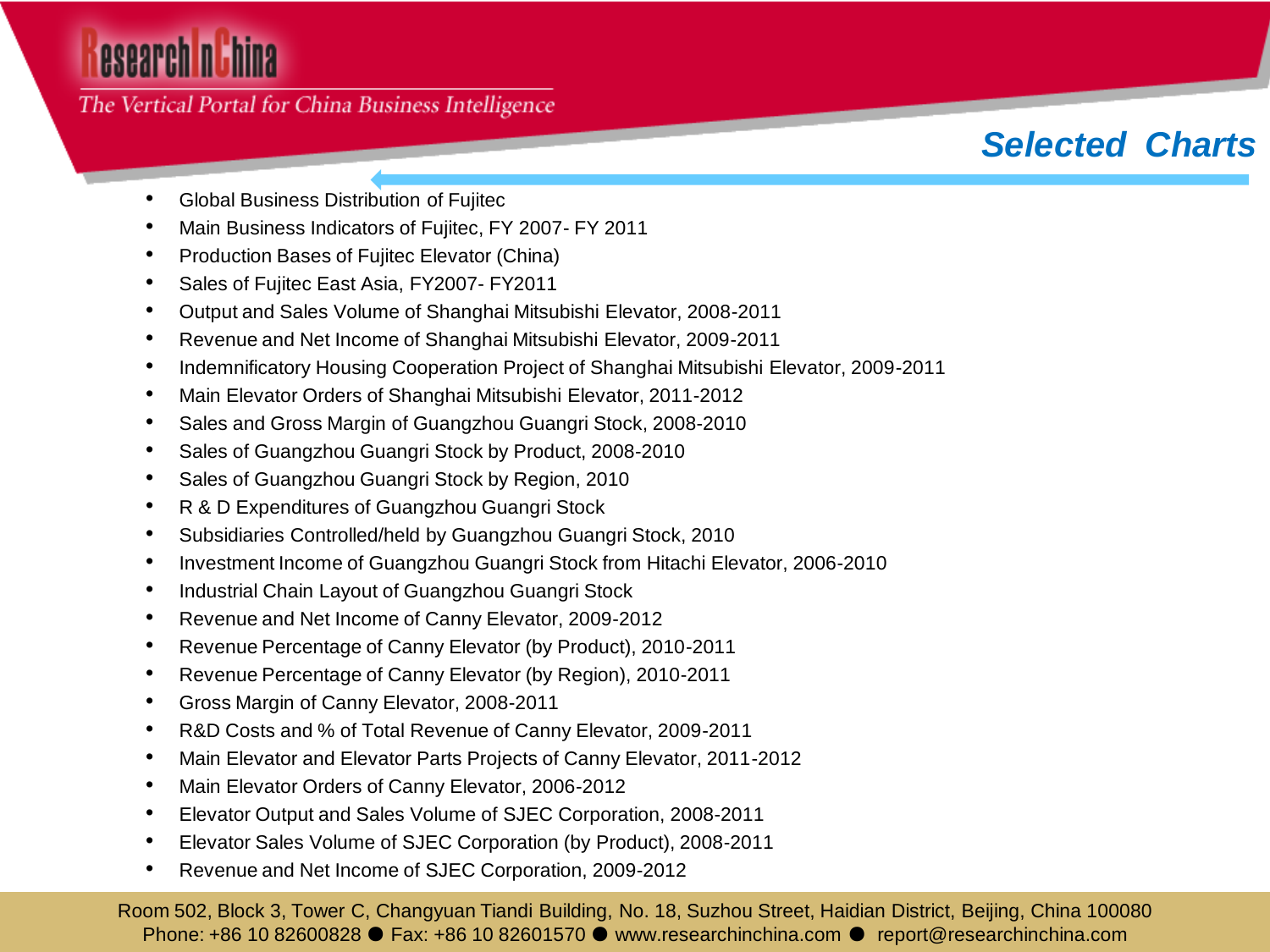The Vertical Portal for China Business Intelligence

### *Selected Charts*

- Revenue Breakdown of SJEC Corporation (by Product), 2009-2011
- Revenue Percentage of SJEC Corporation (by Region), 2009-2011
- Unit Sales Price and Unit Cost of Vertical Elevator of SJEC Corporation, 2008-2011
- Unit Sales Price and Unit Cost of Escalator of SJEC Corporation, 2008-2011
- Unit Sales Price and Unit Cost of Moving Walkways of SJEC Corporation, 2008-2011
- Gross Margin of SJEC Corporation, 2008-2011
- R&D Costs and % of Total Revenue of SJEC Corporation, 2008-2011
- Fund-raising Projects and Investment of SJEC Corporation
- New Capacity of Elevator Expansion Projects of SJEC Corporation
- SJEC Corporation's Revenue from Top 5 Clients and % of Total Revenue, H1 2011
- SJEC Corporation's Procurement from Top 5 Suppliers and % of Total Procurement, H1 2011
- International Metro Escalator Orders of SJEC Corporation, 2005-2009
- Main Clients of Moving Walkways of SJEC Corporation
- Elevator Exports of SJEC Corporation, 2008-2011
- Export Destinations and Export Value of Elevator Products of SJEC Corporation (by Product), 2009-2011
- Elevator Output and Sales Volume of Shenyang Brilliant Elevator, 2009-2011
- Vertical Elevator Sales Volume of Shenyang Brilliant Elevator (by Application), 2009-2011
- Escalator Sales Volume of Shenyang Brilliant Elevator (by Application), 2009-2011
- High-Rise Elevator Sales and Sales Volume of Shenyang Brilliant Elevator elevator, 2009-2011
- Elevator Selling Prices of Shenyang Brilliant Elevator, 2009-2011
- Revenue and Net Income of Shenyang Brilliant Elevator, 2009-2011
- Revenue Percentage of Shenyang Brilliant Elevator (by Business), 2009-2011
- Revenue Percentage of Shenyang Brilliant Elevator (by Region), 2009-2011
- Gross Margin of Shenyang Brilliant Elevator, 2009-2011
- R&D Costs and % of Total Revenue of Shenyang Brilliant Elevator, 2009-2011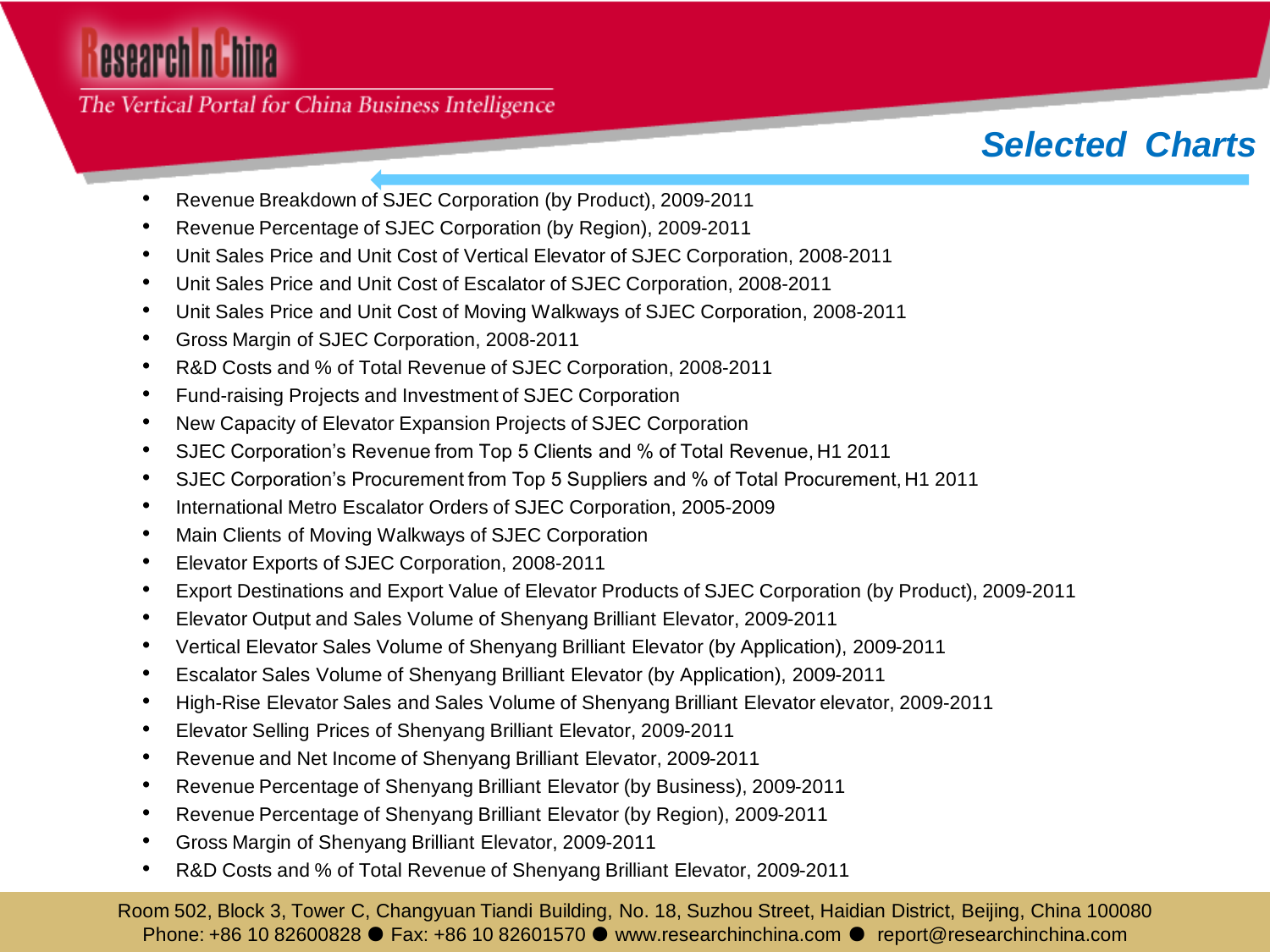### The Vertical Portal for China Business Intelligence

### *Selected Charts*

- Fund-Raising Projects of Shenyang Brilliant Elevator
- Implementation Plan of Elevator Industrialization Upgrade and Renovation Project of Shenyang Elevator Production Base Project
- Shenyang Brilliant Elevator's Revenue from Top 5 Clients and % of Total Revenue, 2011
- Shenyang Brilliant Elevator's Procurement from Top 5 Suppliers and % of Total Procurement, 2011
- Main Elevator Contracts Awarded of Shenyang Brilliant Elevator in Overseas, 2010-2011
- Main Elevator Contracts Awarded of Shenyang Brilliant Elevator in China, 2010-2011
- Elevator Export Volume and Value of Shenyang Brilliant Elevator, 2009-2011
- Application Cases of Special Elevators of Suzhou Dongnan Elevator
- Marketing Network of Suzhou Dongnan Elevator in China
- Main Business Indicators of Hangzhou Xinma Elevator, 2008-2009